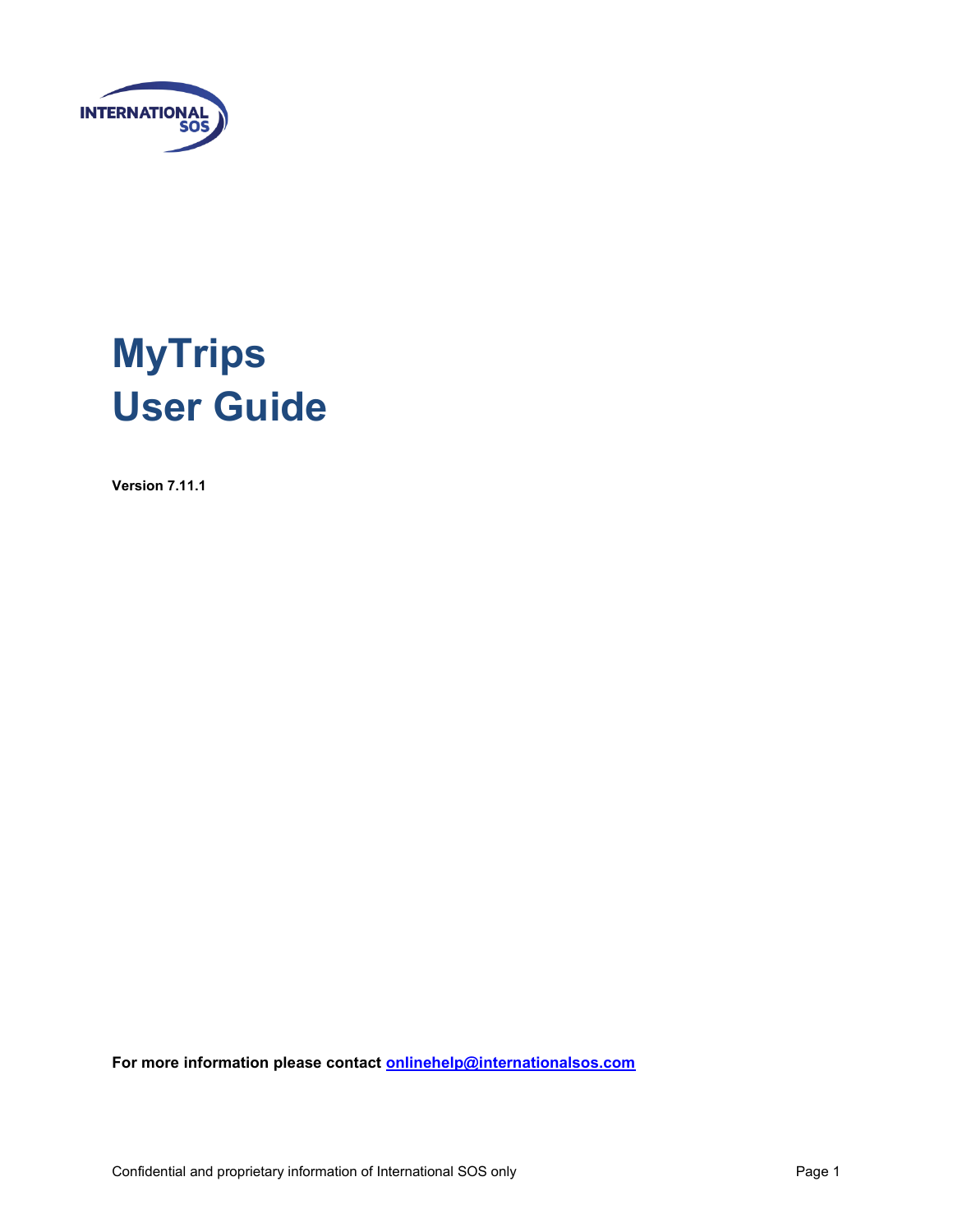

## **Table of Contents**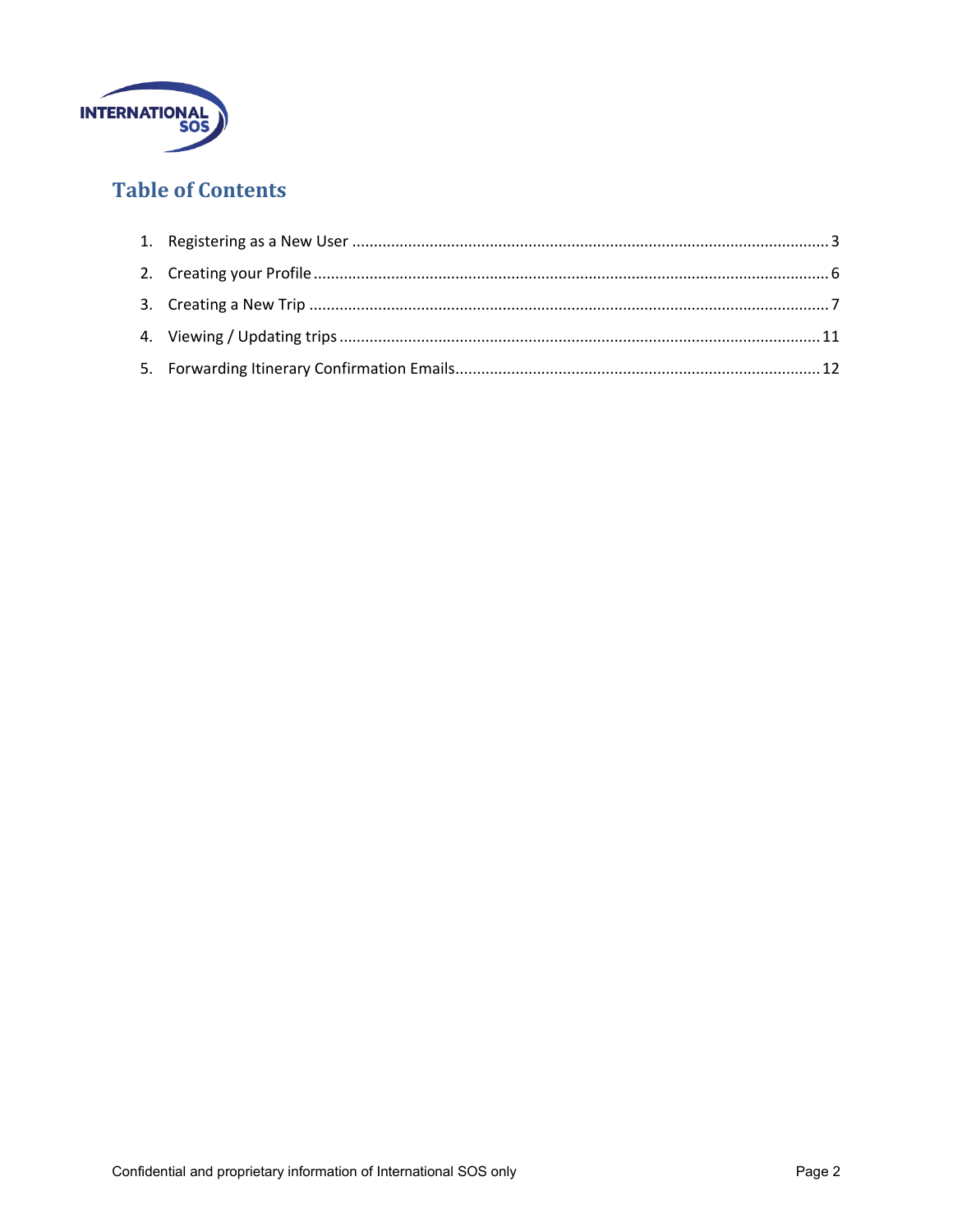

# <span id="page-2-0"></span>**1. Registering as a New User**

Please log into **MyTrips** using the URL provided to you by your local program administrator.

| Login                                                                           |                                                                                                                                                                                                                                                                                                     |                                                                   |    |                                 |                                                                                                 |
|---------------------------------------------------------------------------------|-----------------------------------------------------------------------------------------------------------------------------------------------------------------------------------------------------------------------------------------------------------------------------------------------------|-------------------------------------------------------------------|----|---------------------------------|-------------------------------------------------------------------------------------------------|
| <b>Username</b><br>ı<br>Password<br>А                                           |                                                                                                                                                                                                                                                                                                     |                                                                   |    | account.                        | <b>Click New User? Register here</b><br>link to create your MyTrips                             |
|                                                                                 | <b>Forgot Password</b><br>New User? Register here                                                                                                                                                                                                                                                   | Login<br>6.8.2                                                    |    |                                 |                                                                                                 |
|                                                                                 | <b>MyTrips</b>                                                                                                                                                                                                                                                                                      |                                                                   |    |                                 |                                                                                                 |
|                                                                                 | User Registration for International SOS Travellers<br>If you are not travelling for International SOS then please click here to contact our helpdesk for assistance with the registration.<br><b>First Name</b><br><b>Title</b><br>Select <b>v</b><br><b>Organisation Email Address (User Name)</b> | <b>Last Name</b><br>MI<br>Password                                |    |                                 | Enter all required profile<br>information on the<br>registration page.                          |
| Your user<br>name will be<br>your<br>organisation /<br>school email<br>address. | <b>Security Question1</b><br>▼<br>Answer 1                                                                                                                                                                                                                                                          | <b>Re-Enter Password</b><br><b>Security Question2</b><br>Answer 2 | ۷. |                                 |                                                                                                 |
|                                                                                 | I have read the privacy policy.<br>Submit<br>Cancel<br>Note: Submit button will remain greyed out until the traveller clicks the<br>checkbox. Once the traveller ticks the checkbox then Submit button will be<br>aperational.                                                                      |                                                                   |    | you will be required to provide | Set up your security questions<br>and answers. If you forget your<br>and need a password reset, |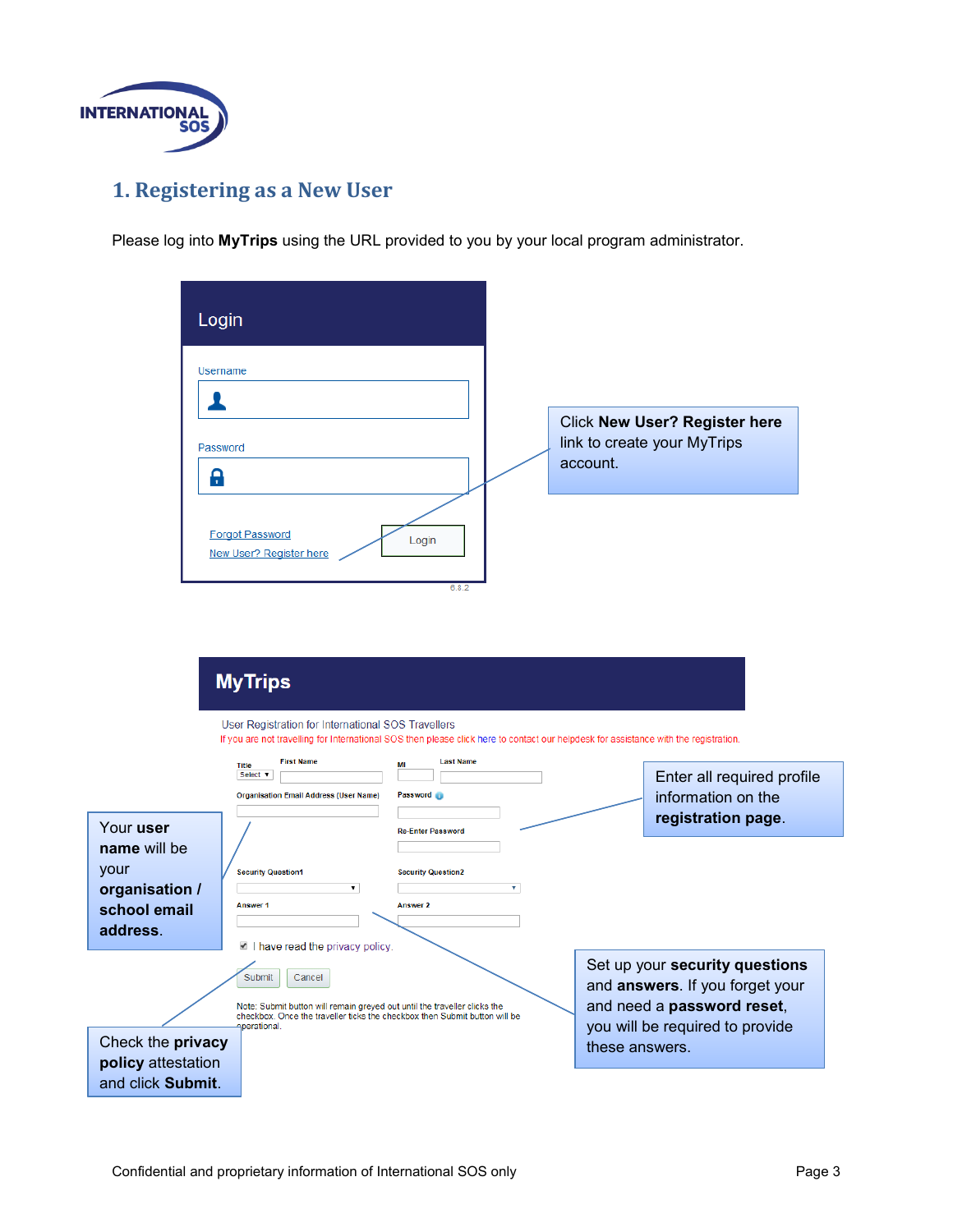

Upon clicking the **Submit** button, the next page will display a message indicating that a **verification email was sent** to your email address.



In order to **activate your account** please **click the link provided in the verification email**. This link will only be active for **24 hours**. If you do not activate your account within **24 hours**, you will **need to register for MyTrips again**. If you need any assistance, please contact our Online Customer Support team at [onlinehelp@internationalsos.com](mailto:onlinehelp@internationalsos.com) and they will assist you with registering.

|                                  | From: traveltracker@travelsecurity.com<br>Date: 2020-01-02 12:47:50.8143785 -0500 EST                                                                                                |
|----------------------------------|--------------------------------------------------------------------------------------------------------------------------------------------------------------------------------------|
|                                  | <b>MyTrips Account Verification</b>                                                                                                                                                  |
| Dear Vijay anand.                |                                                                                                                                                                                      |
|                                  | Welcome to MyTrips from International SOS. We have received the request to create your account for MyTrips. To<br>activate your new MyTrips account, please click on the link below: |
|                                  | http://10.10.24.63/MyTripsUI/RegistrationConfirmation.aspx?token=798ed8a0-5272-4978-a63c-a96ea3a2cfec                                                                                |
|                                  | Please note that this link will expire in 24 hours.                                                                                                                                  |
| onlinehelp@internationalsos.com. | If you did not make this request about creating a MyTrips account, please email                                                                                                      |

After you click the link in the verification email, you will be provided with a **confirmation message** that your MyTrips account has been **activated**. At this point, you can click the **Login** button. On the next page, **enter your login credentials** to log in.



If you are an **existing MyTrips user** and try to register for a MyTrips account again, the registration page will display a message indicating that **you have already registered**. If you cannot remember your login details, you can use the "Forgot Password" link on the Login Page to retrieve them.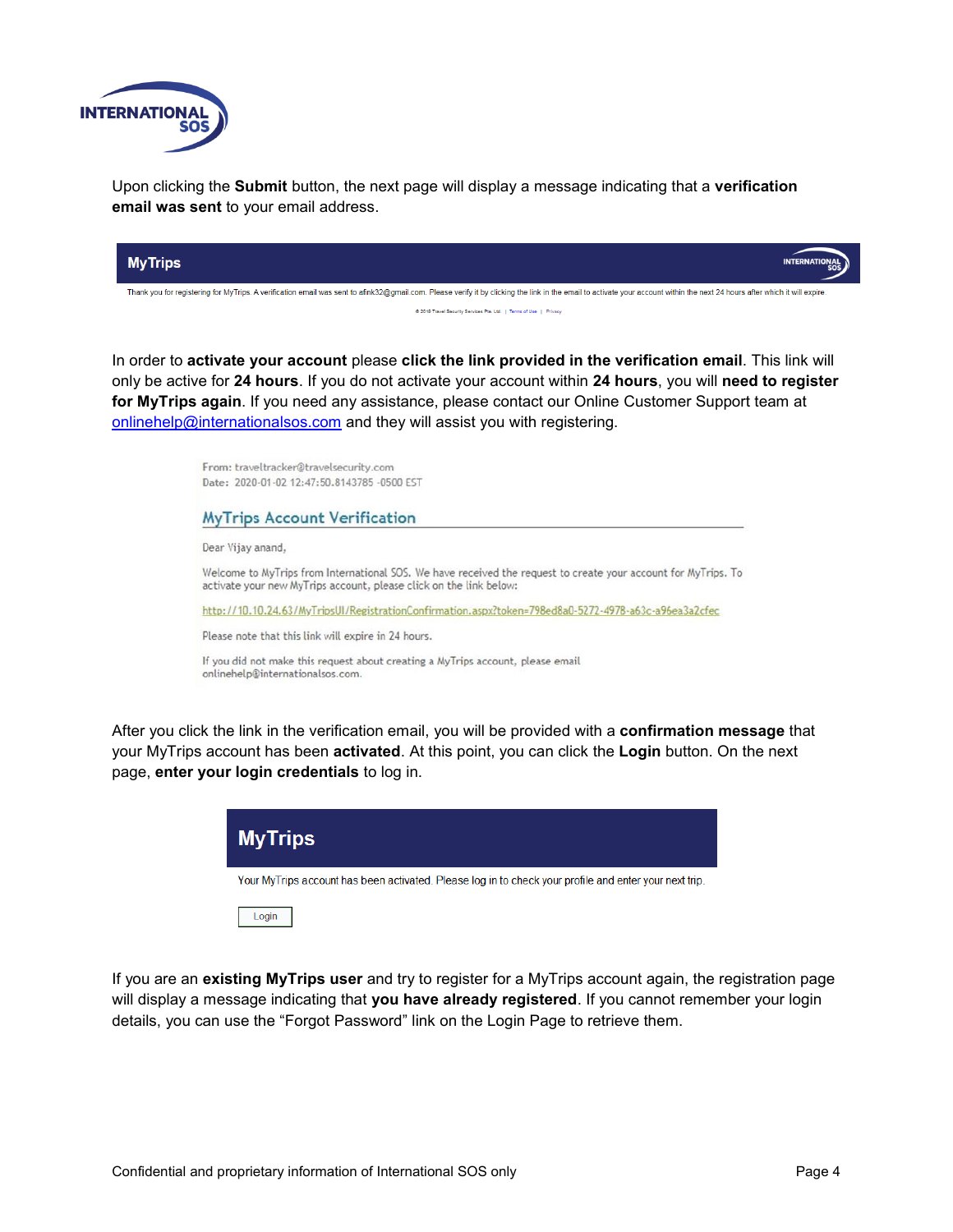

| <b>First Name</b><br>Title<br>Select V<br>John | <b>Last Name</b><br>MI<br>Smith                                                               |
|------------------------------------------------|-----------------------------------------------------------------------------------------------|
| <b>Organisation Email Address (User Name)</b>  | Password                                                                                      |
| js@mycompany.com                               |                                                                                               |
|                                                | <b>Re-Enter Password</b>                                                                      |
|                                                |                                                                                               |
| <b>Security Question1</b>                      | <b>Security Question2</b>                                                                     |
| Mother's maiden name?<br>◡                     | Anniversary (mm/dd/yy)?<br>◡                                                                  |
| Answer 1                                       | Answer 2                                                                                      |
| <b>XXX</b>                                     | <b>XXX</b>                                                                                    |
|                                                | Our records indicate that you are already registered for MyTrips. Please Click here to login. |

Submit Cancel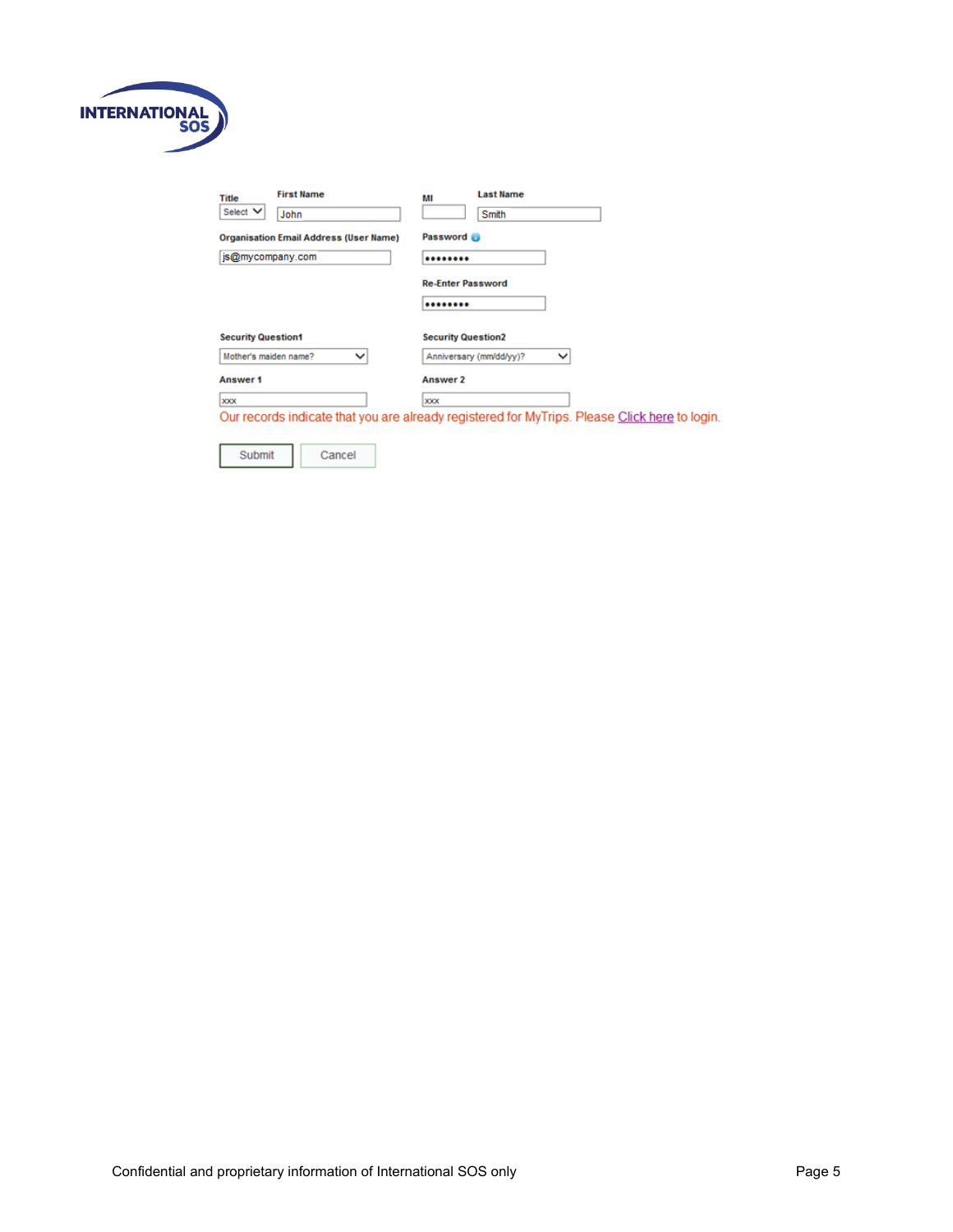

My Profile / Trips

# <span id="page-5-0"></span>**2. Creating your Profile**

Create New Trip

Click the **Edit** button to update your **profile information**.

My Profile @ Edit

| <b>Default</b>        |                          |                     | Enter your profile information and<br>click the Update button to save the |
|-----------------------|--------------------------|---------------------|---------------------------------------------------------------------------|
| <b>First Name</b>     | <b>Last Name/Surname</b> | <b>Suffix</b>       | information. Every time you log into                                      |
| John                  | Smith                    |                     | your MyTrips account, your profile                                        |
| <b>Home Country</b>   |                          |                     | information will be available for you                                     |
| <b>United States</b>  | ▼                        |                     | to review and update.                                                     |
| <b>Business Unit</b>  |                          |                     |                                                                           |
| Intl.SOS              |                          |                     |                                                                           |
|                       |                          |                     |                                                                           |
| <b>Phone</b>          |                          |                     |                                                                           |
| <b>Phone Priority</b> | <b>Phone Type</b>        | <b>Phone Number</b> |                                                                           |

| <b>Phone Priority</b> | <b>Phone Type</b>    |                           | <b>Phone Number</b>                           |   |
|-----------------------|----------------------|---------------------------|-----------------------------------------------|---|
| Preferred             | Mobile               | ▼                         | D<br>+18005551212<br>$\overline{\phantom{a}}$ |   |
| <b>Add Another</b>    |                      |                           |                                               |   |
| Email                 |                      |                           |                                               |   |
| <b>Email Priority</b> | <b>Email Type</b>    |                           | <b>Email Address</b>                          |   |
| Preferred             | <b>Business</b><br>v | $\boldsymbol{\mathrm{v}}$ | john.smith@mycompany.com                      | D |
| Add Another           |                      |                           |                                               |   |
| Update                | Cancel               |                           |                                               |   |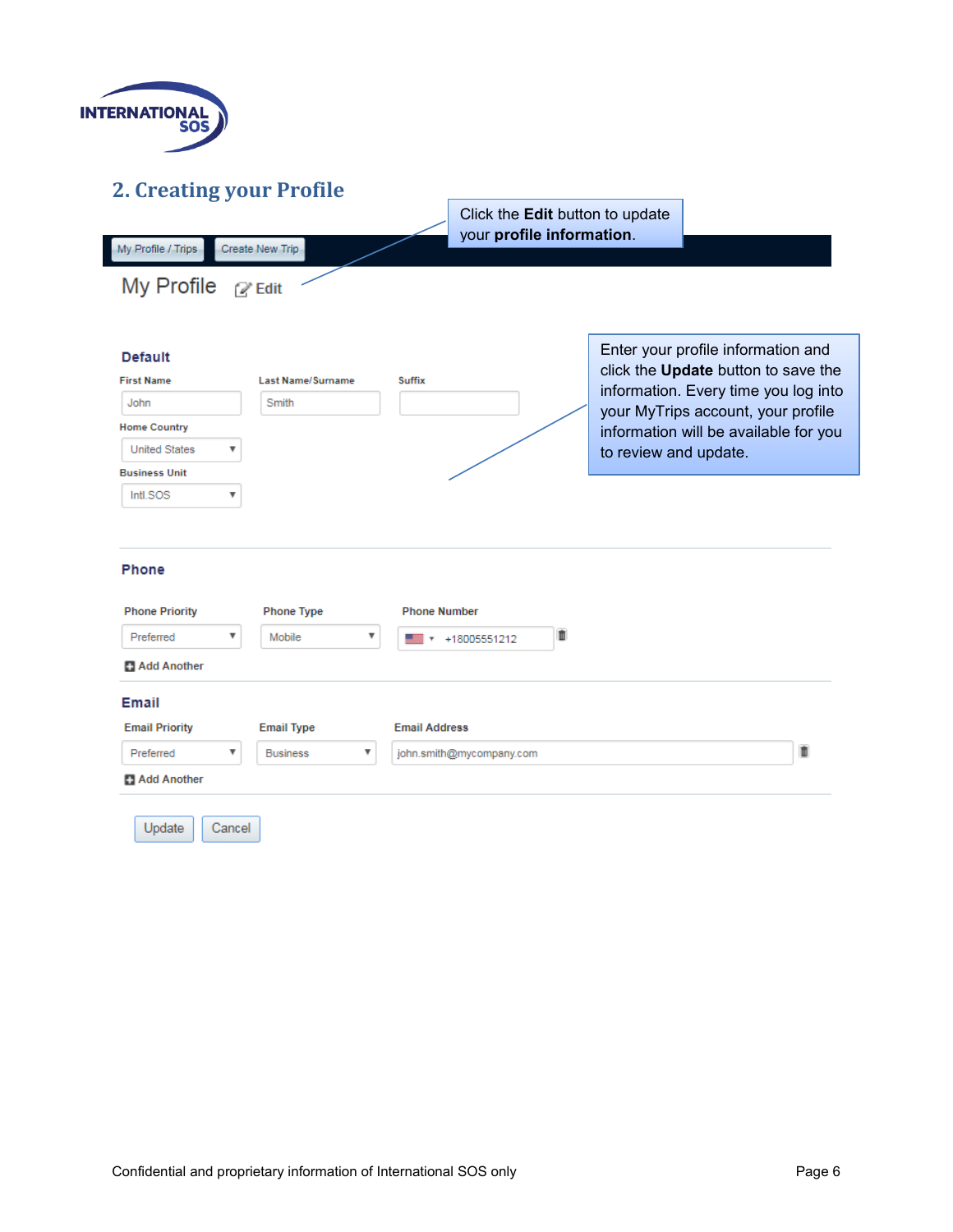

## <span id="page-6-0"></span>**3. Creating a New Trip**

In order to create a new trip, click the **Create New Trip** button on the horizontal navigation or at the bottom of the profile page. **Enter the trip name** or **the confirmation number** in the **Trip Name** field. Your organisation may also require you to complete additional trip-related fields in this section. Add your itinerary details using the appropriate tabs: **Add Flight, Add Accommodation, Add Train, or Add Ground Transportation.** You can add up to **eight** segments for a single trip.

You can also enter **expatriate / international assignments** if your organisation has the capability enabled. When entering an expatriate / international assignment, please use the **Add Accommodation** section and select **Expat Residence** from the accommodation **Type** dropdown.

| Enter the trip name or<br>confirmation / itinerary                                                                   |                                                           |                                                                                                                         |                                                          |
|----------------------------------------------------------------------------------------------------------------------|-----------------------------------------------------------|-------------------------------------------------------------------------------------------------------------------------|----------------------------------------------------------|
| number.                                                                                                              |                                                           | <b>Create New Trip</b>                                                                                                  | Fill out the rest of the form                            |
| Trip Name*                                                                                                           |                                                           | Agency                                                                                                                  | if there are additional trip                             |
| <b>Test Trip</b>                                                                                                     |                                                           | <b>TMC</b>                                                                                                              |                                                          |
|                                                                                                                      | <b>Ticket Country</b>                                     | <b>Reason for Travel</b>                                                                                                | specific information fields.                             |
|                                                                                                                      | <b>United States</b>                                      |                                                                                                                         |                                                          |
| <b>Testing MTQ</b>                                                                                                   |                                                           |                                                                                                                         |                                                          |
| Click on the tabs to create your trip segments                                                                       |                                                           | Click the appropriate tab to start creating the trip segments.<br>Fill out the fields and click the <b>Save</b> button. |                                                          |
| <b>Add Flight</b><br>Round-trip v                                                                                    | <b>Add Accommodation</b>                                  | <b>Add Train</b>                                                                                                        | <b>Add Ground Transportation</b>                         |
| Airline <sup>1</sup><br>British Airways (BA)<br>Please select Unknown Airline (YY) if you can't find<br>the airline. | Departure City *<br>(PHL) Philadelphia, United States - F | <b>Arrival City *</b><br>(LHR) London, United Kingdom - Lor                                                             | <b>Confirmation Number</b><br><b>Confirmation number</b> |
| Flight Number*                                                                                                       | Departure Date/Time *                                     | <b>Arrival Date/Time *</b>                                                                                              |                                                          |
| 123                                                                                                                  | $\odot$ 20 $\sim$ 30 $\sim$<br>tm 01 Oct 2018             | $\odot$ 11 $\sim$ 00 $\star$<br><b>簡 02 Oct 2018</b>                                                                    |                                                          |
|                                                                                                                      |                                                           |                                                                                                                         |                                                          |
| Airline <sup>1</sup>                                                                                                 | Departure City *                                          | After saving a trip segment, it will be available under the                                                             |                                                          |
| British Airways (BA)                                                                                                 | (LHR) London, United                                      | Travel Itinerary section. Continue to add segments based                                                                |                                                          |
| Please select Unknown Airline (YY) if you can't find<br>the airline.                                                 |                                                           | on your itinerary details.                                                                                              |                                                          |
| <b>Flight Number*</b>                                                                                                | Departure Date/Time *                                     | <b>Arrival Date/Time *</b>                                                                                              |                                                          |
| 321                                                                                                                  | $\odot$ 18 $\bullet$ 15 $\bullet$<br>tm 20 Oct 2018       | $Q$ 22 $\div$ 40 $\div$<br><b>€</b> 20 Oct 2018                                                                         | o                                                        |
|                                                                                                                      |                                                           |                                                                                                                         | Save<br>Cancel                                           |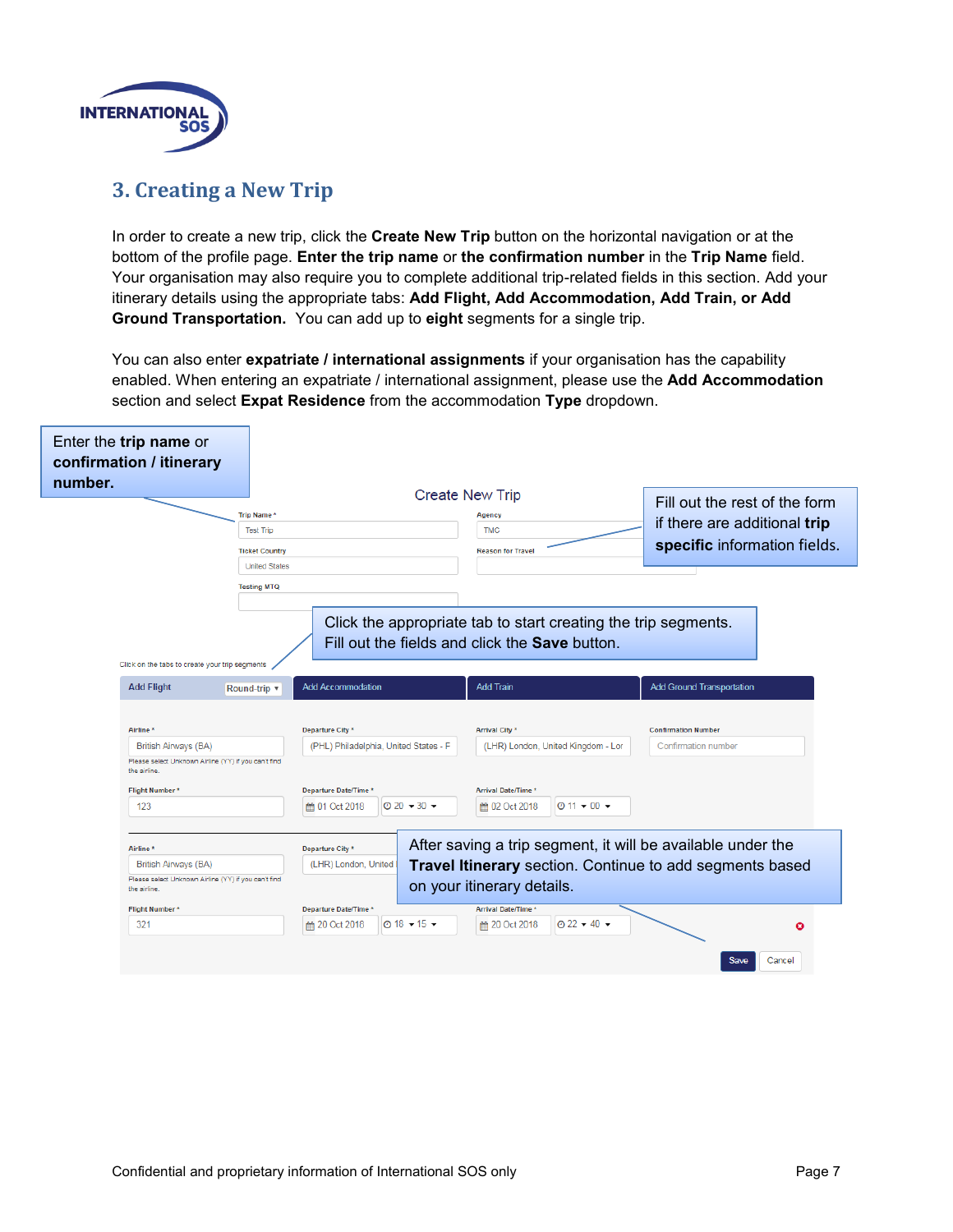



**British Airways** (BA)

(LHR) London, United 20 Oct 2018, 18:15 Kingdom - London Heathrow

Apt

(PHL) Philadelphia, United States - Philadelphia  $22:40$ International Apt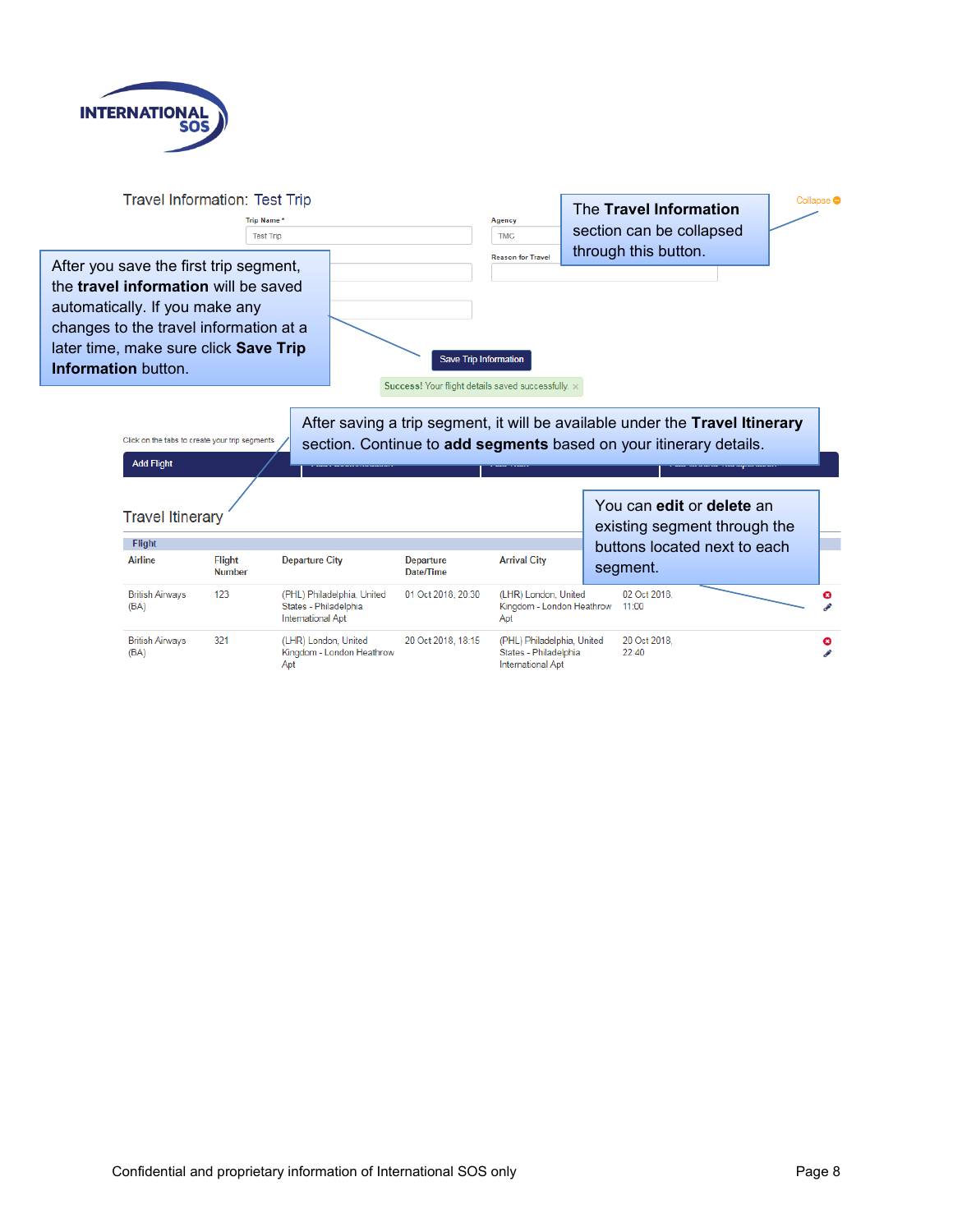| <b>INTERNATIONAL</b>                                                 |                                                                                                                   |                                         |                                                             |                                       |                                                    |                                                                                                                                                                                                                                                   |                                                                                                                                                                                                                  |
|----------------------------------------------------------------------|-------------------------------------------------------------------------------------------------------------------|-----------------------------------------|-------------------------------------------------------------|---------------------------------------|----------------------------------------------------|---------------------------------------------------------------------------------------------------------------------------------------------------------------------------------------------------------------------------------------------------|------------------------------------------------------------------------------------------------------------------------------------------------------------------------------------------------------------------|
| <b>Adding a Flight segment</b>                                       |                                                                                                                   | Add Acc                                 |                                                             |                                       |                                                    | When adding a Flight segment, you will have the option to<br>upon which option you select, one, two, or three flight<br>segment fields will be displayed to remind you to enter all<br>arrival and departure flight segments from your itinerary. | select from Round-trip, One-way, or Multi-city. Depending                                                                                                                                                        |
| <b>Add Flight</b>                                                    | Round-trip ▼<br>Round-trip                                                                                        |                                         |                                                             |                                       |                                                    |                                                                                                                                                                                                                                                   |                                                                                                                                                                                                                  |
| Airline <sup>*</sup>                                                 | One-way<br>Multi-city                                                                                             | Departure City *                        |                                                             |                                       | <b>Arrival City *</b>                              |                                                                                                                                                                                                                                                   | <b>Confirmation Number</b>                                                                                                                                                                                       |
| British Airways (BA)                                                 |                                                                                                                   |                                         |                                                             | (PHL) Philadelphia, United States - F |                                                    | (LHR) London, United Kingdom - Lor                                                                                                                                                                                                                | Confirmation number                                                                                                                                                                                              |
| Please select Unknown Airline (YY) if you can't find<br>the airline. |                                                                                                                   |                                         |                                                             |                                       |                                                    |                                                                                                                                                                                                                                                   |                                                                                                                                                                                                                  |
| <b>Flight Number</b><br>123                                          |                                                                                                                   | Departure Date/Time *<br>tm 01 Oct 2018 | <b>Arrival Date/Time *</b><br>$\odot$ 20 $\star$ 30 $\star$ |                                       | $\odot$ 11 $\div$ 00 $\div$                        |                                                                                                                                                                                                                                                   |                                                                                                                                                                                                                  |
|                                                                      |                                                                                                                   |                                         |                                                             |                                       | <b>簡 02 Oct 2018</b>                               |                                                                                                                                                                                                                                                   |                                                                                                                                                                                                                  |
|                                                                      |                                                                                                                   |                                         |                                                             |                                       | Arrival City *                                     |                                                                                                                                                                                                                                                   | <b>Confirmation Number</b>                                                                                                                                                                                       |
|                                                                      | As you enter your <b>Airline</b> , the system will provide the                                                    |                                         |                                                             |                                       |                                                    | (PHL) Philadelphia, United States - F                                                                                                                                                                                                             | <b>Confirmation number</b>                                                                                                                                                                                       |
|                                                                      | matching results in a dropdown. Select the value from<br>this list. You can enter the airline name or the airline |                                         |                                                             |                                       |                                                    |                                                                                                                                                                                                                                                   |                                                                                                                                                                                                                  |
| 321                                                                  |                                                                                                                   | td 20 Oct 2018                          |                                                             | $\Theta$ 18 $\sim$ 15 $\sim$          | <b>Arrival Date/Time *</b><br><b>■ 20 Oct 2018</b> | $\odot$ 22<br>$40 \rightarrow$                                                                                                                                                                                                                    |                                                                                                                                                                                                                  |
|                                                                      |                                                                                                                   |                                         |                                                             |                                       |                                                    |                                                                                                                                                                                                                                                   | Save<br>Cancel                                                                                                                                                                                                   |
|                                                                      |                                                                                                                   |                                         |                                                             |                                       |                                                    | name or airport code.                                                                                                                                                                                                                             | As you enter the values for the<br>Departure and Arrival City fields, the<br>system will provide the matching results<br>in a dropdown. Select the value from this<br>list. You can enter the city name, airport |

#### **Adding an Accommodation segment**

| <b>Add Flight</b><br>Name*        | <b>Add Accommodation</b>                                                                                                                                                                                                              | <b>Add Train</b><br>Check-In Date * |             | Latitude and Longitude fields<br>are filled in automatically when<br>an address is selected (not<br>editable) |  |
|-----------------------------------|---------------------------------------------------------------------------------------------------------------------------------------------------------------------------------------------------------------------------------------|-------------------------------------|-------------|---------------------------------------------------------------------------------------------------------------|--|
| Philadelphia Marriott             |                                                                                                                                                                                                                                       | 論 02 Aug 2019                       |             | ■ 10 Aug 2019                                                                                                 |  |
| Address <sup>*</sup>              | Marriott-Philadelphia Downtown, 1201 Market St, Philadelphia, PA, 19107, United §                                                                                                                                                     | Latitude<br>39.95206                |             | Longitude<br>$-75.16067$                                                                                      |  |
| <b>Phone Number</b><br>8001234567 | <b>Confirmation Number</b><br><b>Confirmation number</b>                                                                                                                                                                              | <b>Type</b><br>Regular              | v           | Cancel<br><b>Save</b><br>When you click the                                                                   |  |
|                                   | For regular hotel / accommodation<br>entries select the <b>Regular</b> option from the<br>Type dropdown. For an expatriate /<br>international assignment, select the<br><b>Expatriate Residence option from the</b><br>Type dropdown. |                                     | will appear | Address field, a pop-up                                                                                       |  |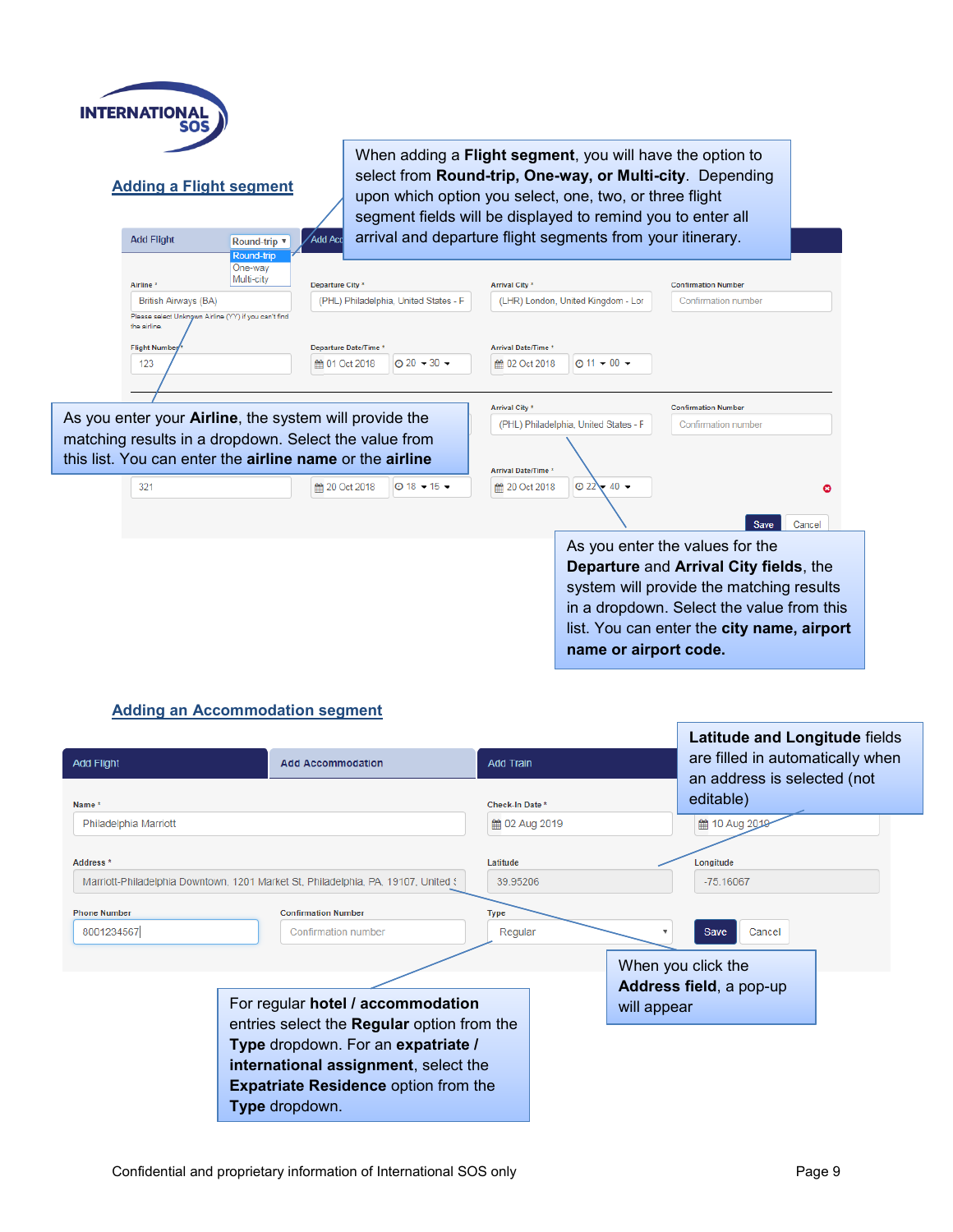

#### Locate Address

Please enter the address and select from the dropdown when it appears. If the address you are × searching for does not appear in the dropdown, click the Search button. If the exact address cannot be found using the dropdown or search, please zoom into the map and click on the actual location. The pin will then move to the selected location.



#### **Adding a Train segment**

| <b>Add Flight</b>                     | <b>Add Accommodation</b>                                                                                                          | <b>Add Train</b>                                                                                                                                                                                                                                      | <b>Add Ground Transportation</b>                  |
|---------------------------------------|-----------------------------------------------------------------------------------------------------------------------------------|-------------------------------------------------------------------------------------------------------------------------------------------------------------------------------------------------------------------------------------------------------|---------------------------------------------------|
| <b>Train Carrier*</b><br>$\checkmark$ | Departure City *<br>Departure city                                                                                                | <b>Arrival City *</b><br>Arrival city                                                                                                                                                                                                                 | <b>Confirmation Number</b><br>Confirmation number |
| Train Number*<br><b>Train number</b>  | Departure Date/Time *<br>雦<br>$\Theta$ hr $\sim$ min $\sim$                                                                       | Arrival Date/Time *<br>鱛<br>$\Theta$ hr $\sim$ min $\sim$                                                                                                                                                                                             | <b>Save</b><br>Cancel                             |
|                                       | Select the <b>rail carrier</b> from the dropdown.<br>Select the Departure / Arrival Cities<br>from the matching results dropdown. | As you enter the values for the<br>Departure and Arrival City fields, the<br>system will provide the matching results<br>in a dropdown. Select the value from this<br>list. You can enter the city name, train<br>station name or train station code. |                                                   |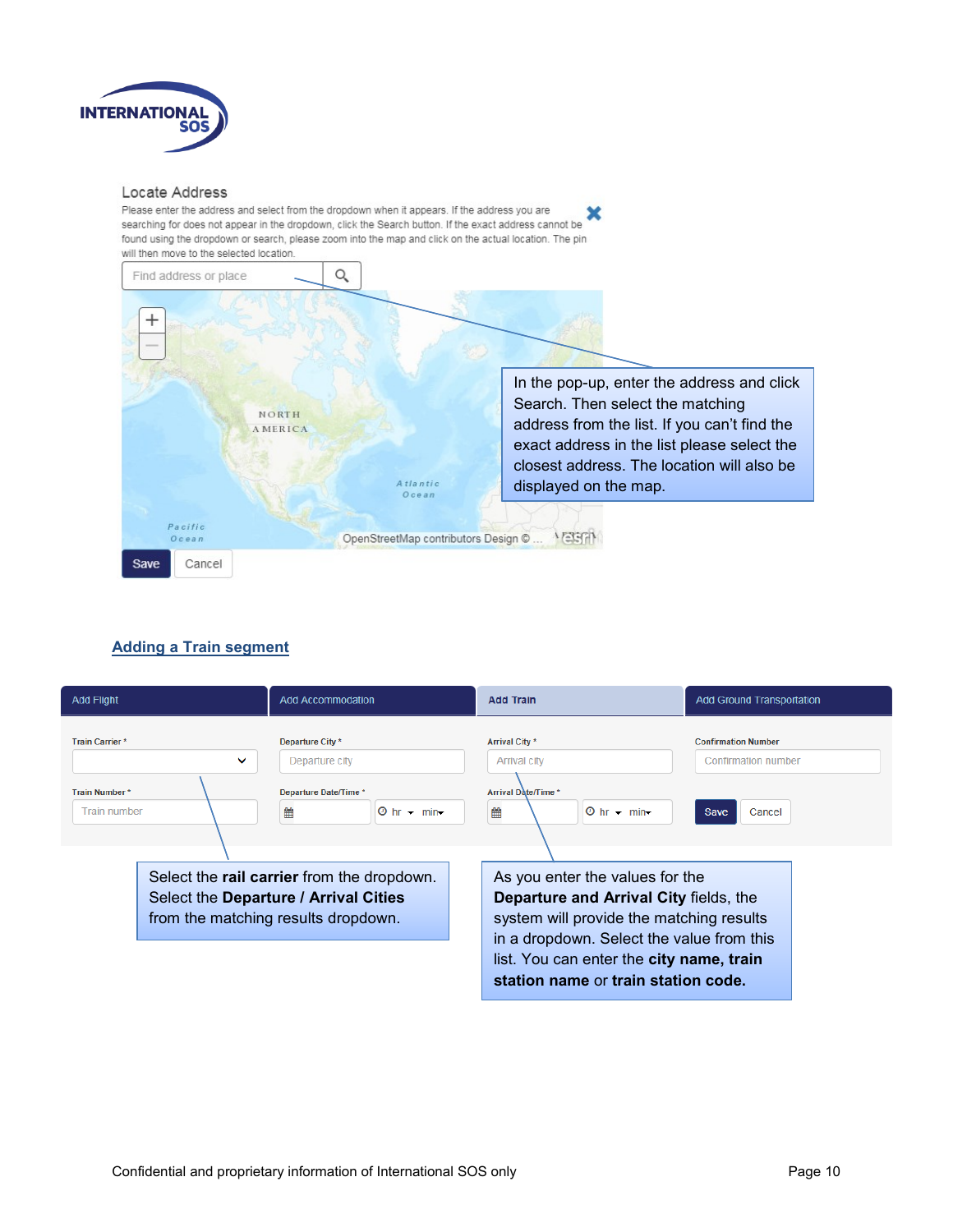

#### **Adding a Ground Transportation segment**

| <b>Add Flight</b>                                                                                                                                                                       | <b>Add Accommodation</b>        | <b>Add Train</b>                                                                                              | <b>Add Ground Transportation</b>                                                                              |  |
|-----------------------------------------------------------------------------------------------------------------------------------------------------------------------------------------|---------------------------------|---------------------------------------------------------------------------------------------------------------|---------------------------------------------------------------------------------------------------------------|--|
| Name*<br>Hertz<br><b>Pick-up Details</b><br>Address Airport                                                                                                                             | <b>Telephone</b><br>18001234567 | <b>Confirmation Number</b><br><b>Confirmation number</b>                                                      | Latitude and Longitude fields<br>are filled in automatically when<br>an address is selected (not<br>editable) |  |
| Pick-up Address *<br>3600 Horizon Blvd, Feasterville Trevose, PA, 19053, United States of America<br>Pick-up Date/Time *<br>$@06 - 10 -$<br>篇 02 Aug 2019<br><b>Drop-off Details</b>    |                                 | Latitude<br>40.13723<br>Select either the Address or Airport radio<br>button and complete the relevant fields | Longitude<br>$-74.96634$                                                                                      |  |
| Address Airport<br>Drop-off Address *<br>3600 Horizon Blvd, Feasterville Trevose, PA, 19053, United States of America<br>Drop-off Date/Time *<br>簡 10 Aug 2019<br>$\odot$ 18 $-$ 30 $-$ | Save<br>Cancel                  | Latitude<br>40.13723                                                                                          | Longitude<br>$-74.96634$                                                                                      |  |

## <span id="page-10-0"></span>**4. Viewing / Updating trips**

When you log into **MyTrips**, the landing page will display your profile information and all trips which have been recorded in the system. From this page, you can quickly view or update any of this information.

### **My Trips**

| <b>Trips or PNR</b> | <b>Record Locator</b> | <b>Status</b>          | <b>Start Date</b> | <b>End Date</b> | <b>Created By</b> | <b>Remove</b> |
|---------------------|-----------------------|------------------------|-------------------|-----------------|-------------------|---------------|
| Europe trip         | PTL0704201602244424   | Active<br>$\checkmark$ | 29 Apr 2016       | 30 Apr 2016     | You               | Ť             |
| Chicago Trip        | PTL0704201602055205   | Active<br>$\checkmark$ | 09 Apr 2016       | 10 Apr 2016     | You               |               |
| New York Trip       | PTL0704201604103810   | Active<br>◡            | 07 Apr 2016       | 07 Apr 2016     | You               | 而             |
| <b>TEST</b>         | PTL0604201604242024   | Active<br>$\checkmark$ | 03 Mar 2016       | 04 Mar 2016     | You               | 而             |
| <b>PAKCIO</b>       | PTI 1709201512333433  | Active<br>$\checkmark$ | 04 Oct 2015       | 10 Oct 2015     | Administrator     |               |
|                     |                       |                        |                   |                 |                   |               |

To **edit** an existing trip, click the trip name or itinerary number. You will be taken the **Travel Information** page where you can make changes to the trip information. After making your changes, click the **Save Trip Information** button to ensure the changes are saved.

The trip list will include all of your **past, current and future trips** and will indicate whether have entered them yourself, if they were entered by a system administrator or received from a travel agency. **You can only update or delete trips which you have created.**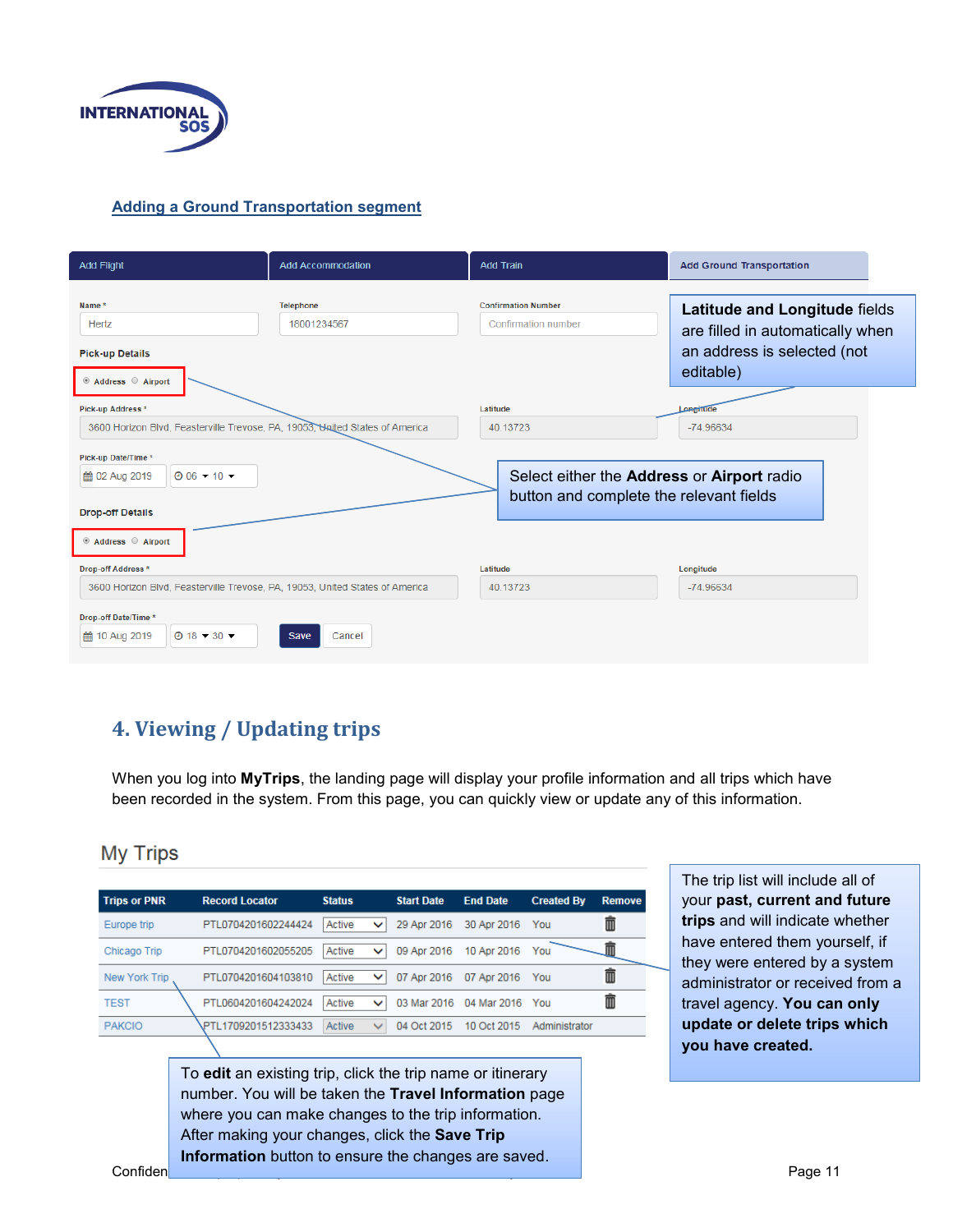

## <span id="page-11-0"></span>**5. Forwarding Itinerary Confirmation Emails**

When you book a trip outside your organisation's appointed travel agencies, you can forward your itinerary confirmation emails to a designated International SOS email address, instead of manually entering your trip details through MyTrips.

When you forward a confirmation email to the designated International SOS email address, the trip details will be processed automatically and you will receive a confirmation email. (**Note**: You may notice a slight delay if the Itinerary Forwarding Service does not recognize the vendor.)

Please check with your organisation administrators to determine whether your organisation has activated this functionality.

#### **Successfully loaded Itinerary into our system**

If your itinerary is processed successfully, you will receive a confirmation email noting this. If you have an existing MyTrips account, you can click the hyperlink included in the notification email and log into the MyTrips application to review your trip details.

#### **Could not load the Itinerary into our system**

If your confirmation email failed to process, there are several possible reasons for this:

- We are unable to read the format
- There are missing data elements that are required to process the itinerary into our system
- Attachments are missing. Some Itineraries require attachments, so please ensure you forward any attachments which are included in the original confirmation email

#### **Things to Note**

- Only flight, hotel and car rental bookings can be forwarded to the designated International SOS email address. Train bookings are not supported at this time.
- You should forward the **original confirmation email** without making any changes to the email. If you change the original email content or format, the trip details may not get processed. For example, if you receive two separate confirmation emails for two different trips, you should forward each original confirmation email to the mailbox separately.
- If the confirmation email includes a PDF document, please include the PDF document when forwarding the confirmation email. However, **only one PDF document can be attached** or else the itinerary will not be processed.
- Whenever you forward an itinerary confirmation email to [the](mailto:MyTrips@travelsecurity.com) designated International SOS email address, you will receive an **automated email** from MyTrips with the **processing status**. You can always log into your **MyTrips account** to view or edit the trip details. The trips will be labelled as **Forwarded Itinerary**.

|               |                                    |               |   | <b>My Trips</b>   |                 |                                             |        |
|---------------|------------------------------------|---------------|---|-------------------|-----------------|---------------------------------------------|--------|
|               | <b>Trips or PNR Record Locator</b> | <b>Status</b> |   | <b>Start Date</b> | <b>End Date</b> | <b>Created By</b>                           | Remove |
| <b>SSRMPF</b> | <b>SSRMPF</b>                      | Active        | ◡ |                   |                 | 16 Nov 2015 17 Nov 2015 Forwarded Itinerary | to     |